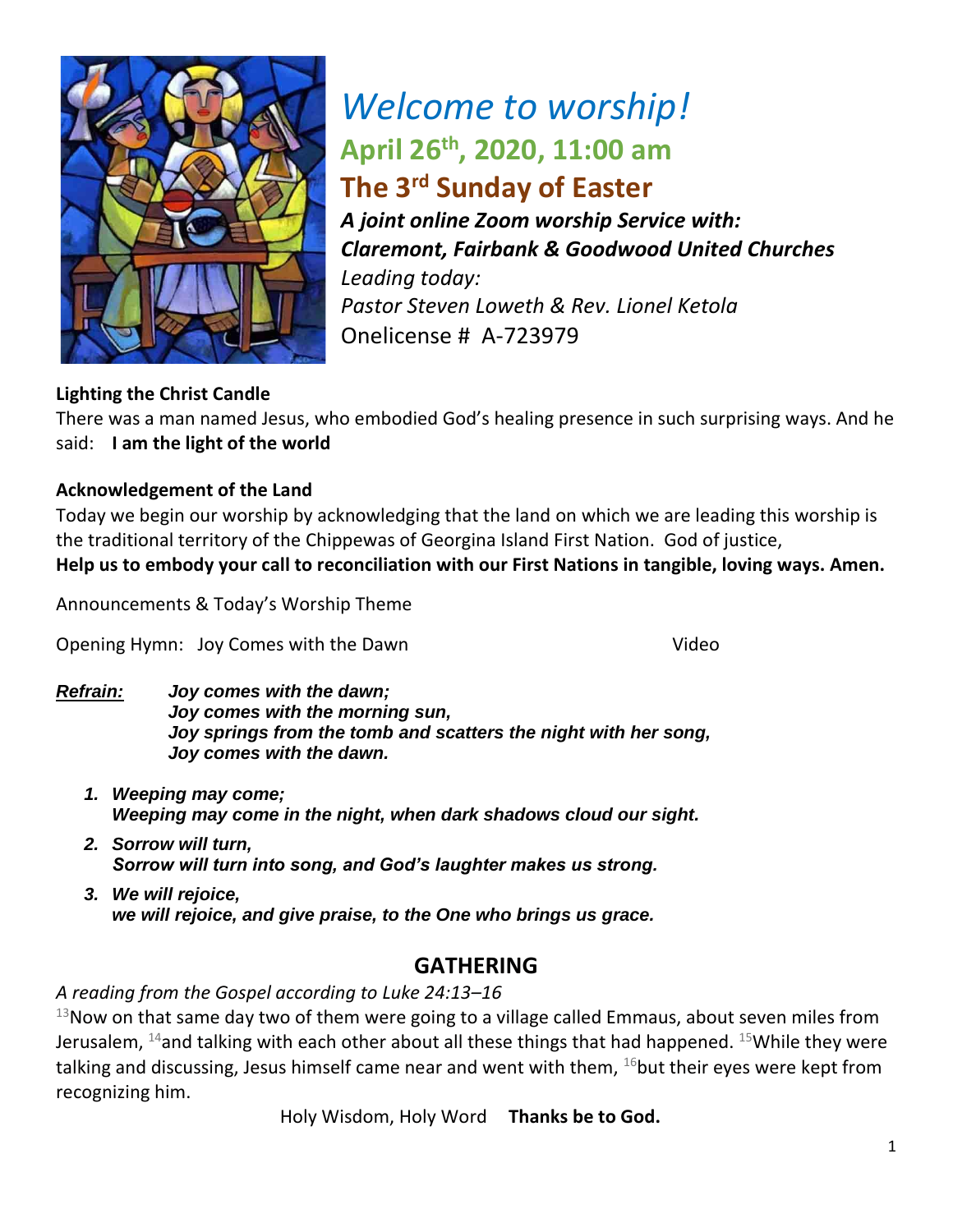#### **Call to Worship** *- words by Craig Mitchell & the Iona Community.*

Easter is not an event that has occurred it's an adventure that has begun not a place that we have visited but a path on which we stand

a story not complete, but unfolding characters still breathing stations still teeming with the promise of new life not just for you and me but for all people, in all places

a cosmic crux a turning point of time

Easter is the season of wild hope of dangerous intent of potent promise

where the future flaps unfurled in the spirit's breeze

where hopes bubble with uncorked effervescence

where toes tap to free-form rhythms

where rainbow hues splash empty canvas

Today we continue the journey we re-enter the story to explore our questions to uncover our doubts to face our nagging need

We walk the path of two who traveled a dusty road wrapped in confusion and despair two who shared the company of a stranger voicing their pain airing their fears and in the listening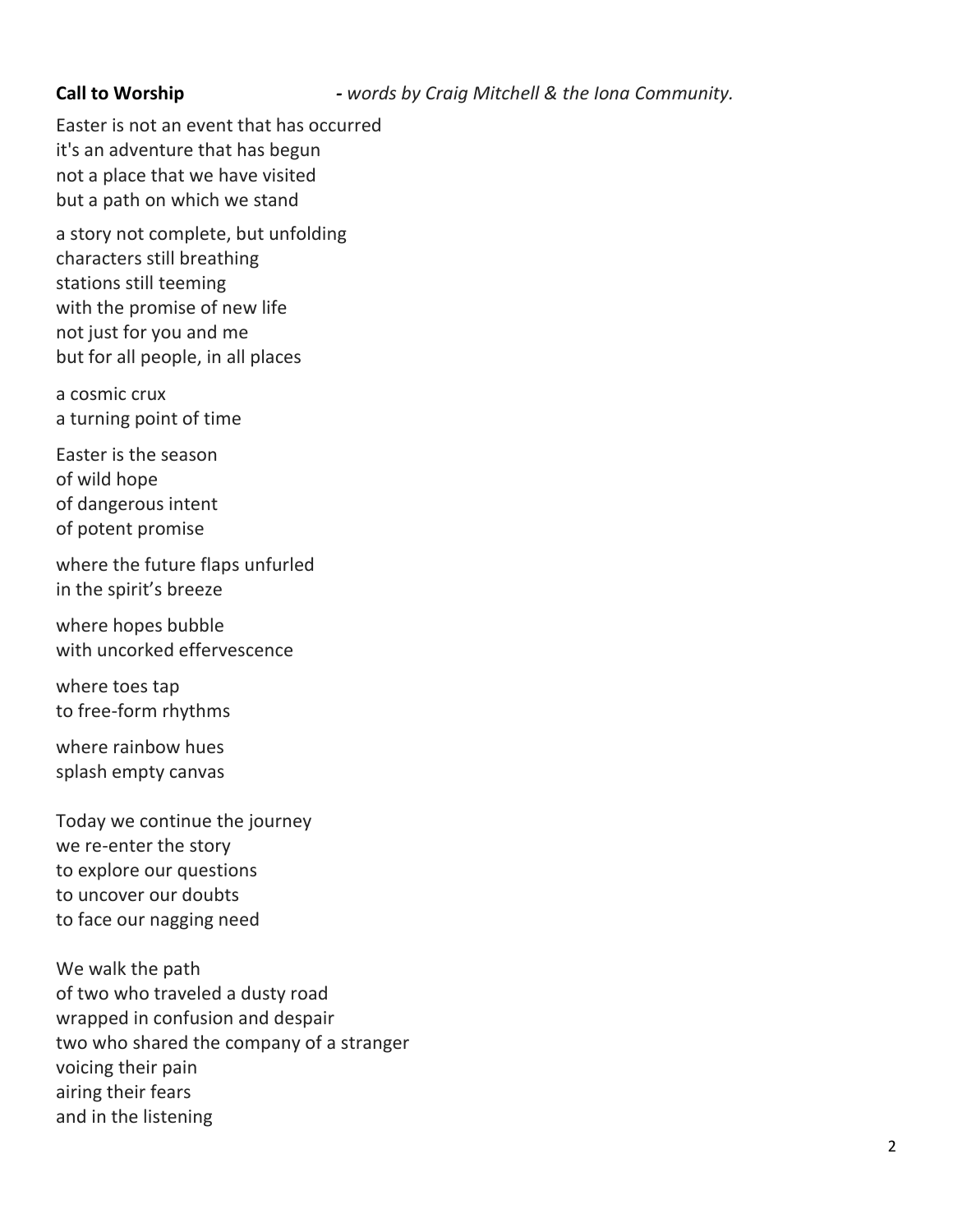heard words of hope and promise and in the eating received true bread of life

Today we re-enter the story with expectation that Christr will also reveal himself to us in sights and sounds in words and symbols in bread and wine

### **Song: Where Two or Three are Gathered (MV # 14) (sung 3 X) VIDEO**

Where two or three are gathered in my name, I am there, I am there. (3X)

**Prayer of the Day Meet us on this dusty road, O God in the place where our lives and your story connect. Renew our hope. Set our hearts ablaze with your Word. Feed us with your risen presence, and inspire us to tread the road again so we can share the good news of your resurrection; through Jesus Christ, the Bread of Life. Amen.** 

### **WORD**

*A reading from Luke 24: 17 – 27 (the assigned reader for this Sunday)*

 $17$ And Jesus said to them, "What are you discussing with each other while you walk along?" They stood still, looking sad. <sup>18</sup>Then one of them, whose name was Cleopas, answered him, "Are you the only stranger in Jerusalem who does not know the things that have taken place there in these days?"<sup>19</sup>He asked them, "What things?" They replied, "The things about Jesus of Nazareth, who was a prophet mighty in deed and word before God and all the people,  $^{20}$  and how our chief priests and leaders handed him over to be condemned to death and crucified him.  $^{21}$ But we had hoped that he was the one to redeem Israel. Yes, and besides all this, it is now the third day since these things took place. <sup>22</sup>Moreover, some women of our group astounded us. They were at the tomb early this morning,  $^{23}$  and when they did not find his body there, they came back and told us that they had indeed seen a vision of angels who said that he was alive.  $24$ Some of those who were with us went to the tomb and found it just as the women had said; but they did not see him."  $25$ Then he said to them, "Oh, how foolish you are, and how slow of heart to believe all that the prophets have declared!  $^{26}$ Was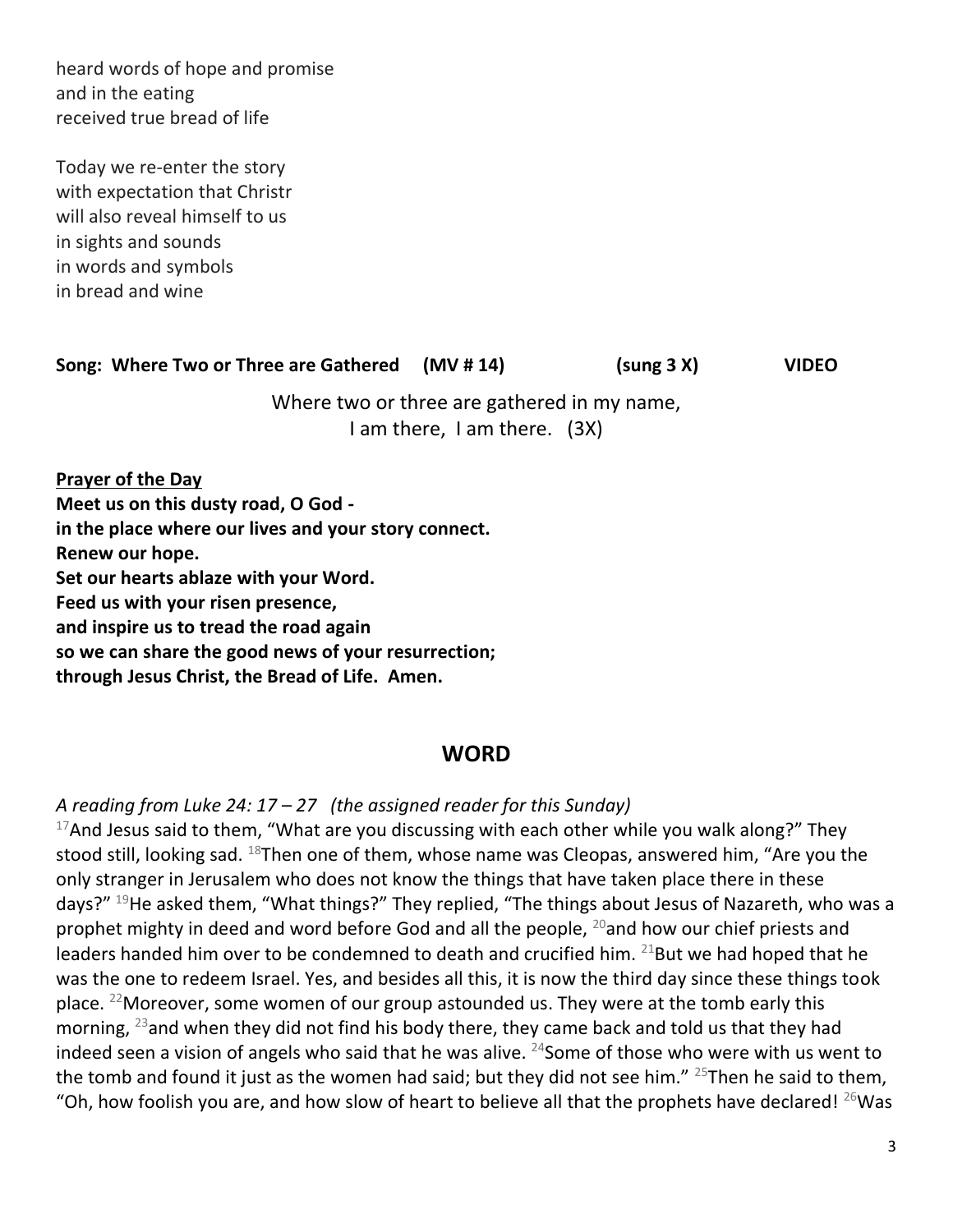it not necessary that the Messiah should suffer these things and then enter into his glory?"  $^{27}$ Then beginning with Moses and all the prophets, he interpreted to them the things about himself in all the scriptures.

#### Holy Wisdom, Holy Word **Thanks be to God!**

**Brief Reflection**: Pastor Steve

## Song: VU # 501 Break Now the Bread of Life **Video Video**

**Invitation to the Offering** 

## **Prayer of Dedication for the Gifts**

Let us pray:

Like the disciples at Emmaus, we offer what we have. They offered their company, their table, their bread. We invite you to be with us, Jesus, as we offer you the gift of our time, our talent, and our financial resources to further the work of love in our world. May these gifts bring hope and healing to our world; we ask this in Jesus' name. Amen.

~ Adapted from a prayer by Carol Penner

## **Prayers of the People**

Healing and Loving God

In this time of isolation, we reach out to each other in a new way. It is through technology that many are used to but to others it is something that we need to learn and understand. However, we give thanks for all those that help others stay connected in this new way as we travel the road to Emmaus together.

This past week has been difficult and sad for everyone. In disbelief and sorrow, we come to you, O God, sickened by the brutal, senseless deaths of so many of our brothers and sisters in **Nova Scotia**. We grieve with them this tragic loss, and ask you to welcome those who have died to a place of peace and light, far from tragedy and pain.

We pray for all front-line workers who have been part of this tragedy and for all those that are part of our Pandemic tragedy. You gifted them with the ability to help and for that we are evermore grateful. We pray for our communities of Claremont, Goodwood and Fairbank United Churches. Each community has been living with grief and sadness in different ways. We pray for…………

Pour out your strength and comfort on families, friends and communities who are grieving loss, missing loved ones, or feeling lonely through isolation. Help us to know that we live in a world that is in need of valuing every human being, so the Easter message of Resurrection can give us hope and the ability to keep building that world. We ask this through Christ our Risen Saviour. Amen.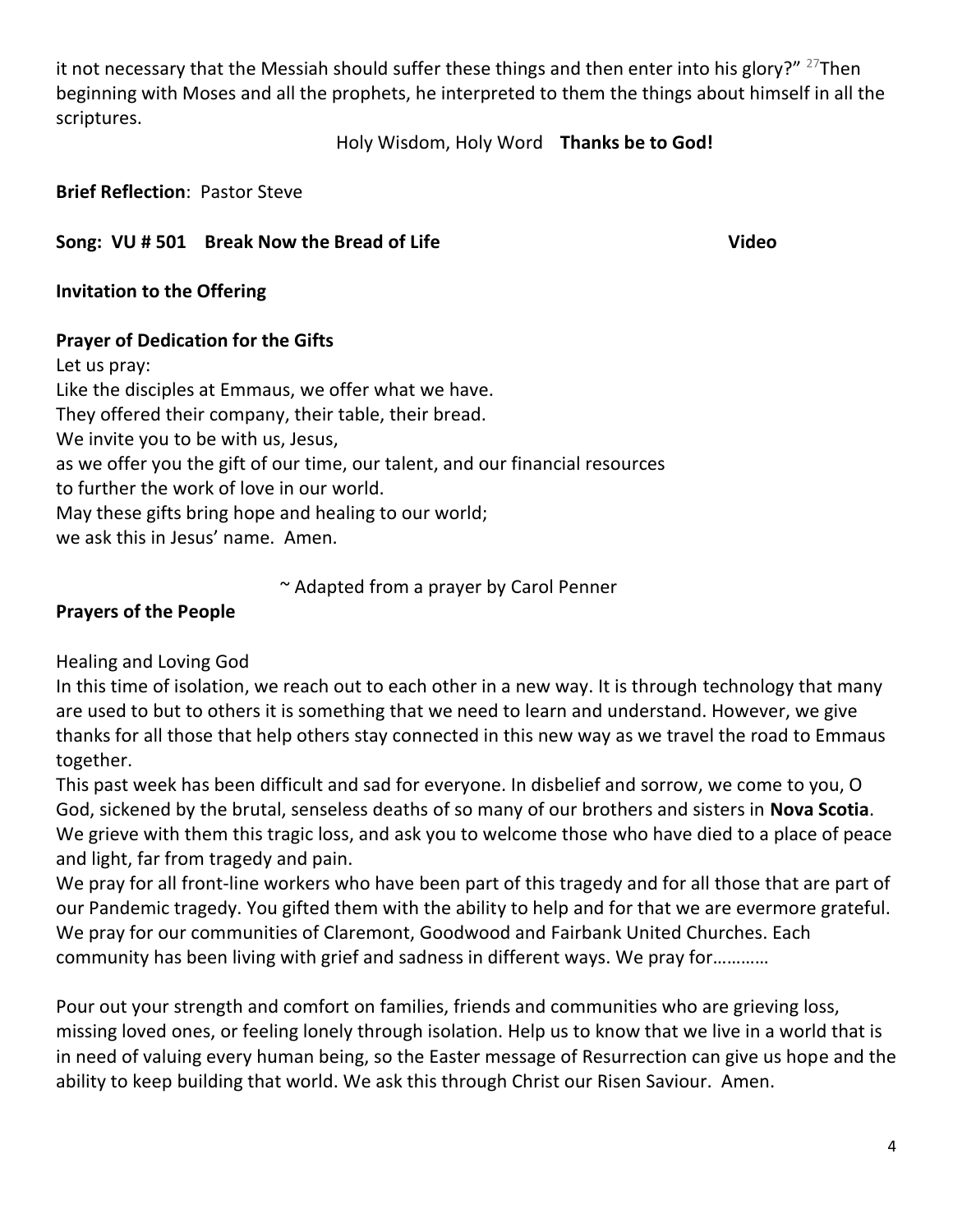### **Communion Song: Taste and See Video**

# **TABLE**

## *A reading from the Gospel of Luke: (24: 28 – 32)*

<sup>28</sup>As they came near the village to which they were going, Jesus walked ahead [of the two disciples] as if he were going on.  $^{29}$ But they urged him strongly, saying, "Stay with us, because it is almost evening and the day is now nearly over." So he went in to stay with them.  $30$ When he was at the table with them, he took bread, blessed and broke it, and gave it to them.  $31$ Then their eyes were opened, and they recognized him; and he vanished from their sight.  $32$ They said to each other, "Were not our hearts burning within us while he was talking to us on the road, while he was opening the scriptures to us?"

Holy Wisdom, Holy Word **Thanks be to God** 

Brief Reflection: Rev. Lionel

#### **HOLY COMMUNION**

May God be with you **And also with you** Lift up your hearts **We lift them up in joyful song!**  Let us give thanks to our God **With joy we offer our thanks and praise!**  Blessed are you, Creator of infinite variety. In love for your wounded creation you sent your son Jesus so that all creation might know the fullness of life through him.

We give thanks for the Risen Christ who meets us on the road and fills us with healing and hope.

Send now your Holy Spirit into our hearts and upon these gifts of bread and cup so we may receive Jesus with a living faith as he meets us in the breaking of the bread.

On the night in which Jesus was betrayed he too bread, gave thanks; broke it, and gave it to his disciples, saying: take and eat; this is my body, given for you. Do this for the remembrance of me.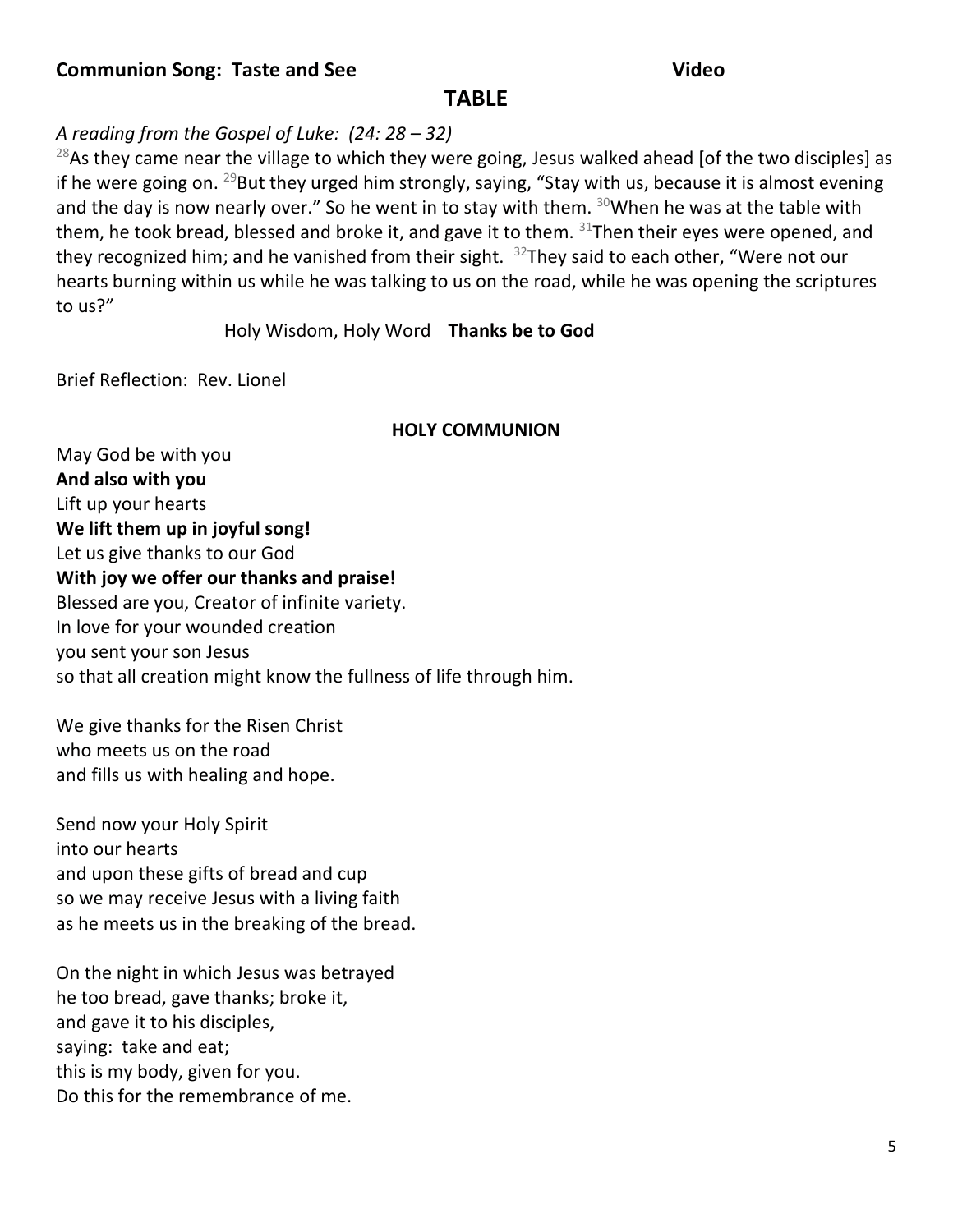Again, after supper, he took the cup gave thanks, and gave it for all to drink, saying: this cup is the cup of the new covenant relationship with God, poured out for you and for all people, for the forgiveness of sin. Do this for the remembrance of me.

With Christ our Saviour, we pray together: **God, our Mother and Father in heaven, hallowed be thy name …**  *At the breaking of the bread:*  The gifts of God for the people of God **Thanks be to God!** 

# **SENDING**

### *A reading from Gospel of Luke (24:33-35)*

 $33$ That same hour they got up and returned to Jerusalem; and they found the eleven and their companions gathered together. <sup>34</sup>They were saying, "The Lord has risen indeed, and he has appeared to Simon!" <sup>35</sup>Then they told what had happened on the road, and how he had been made known to them in the breaking of the bread.

Holy Wisdom, Holy Word **Thanks be to God** 

### **Blessing and Commissioning:**

You break in, O God, on the road of our lives, exactly when we need your presence the most.

You break in, O God, and change everything with your journeying presence.

May God bless us with surprising moments of encounter with the Risen One encounters which fill us with hope and courage so we can use the gifts that we are to help make God's Reign of love and justice into a reality.

And the blessing of God, Creator, Christ and Holy Spirit, be with us now and always! Amen.

### **Closing Song: Christ is Alive VU # 158 VIDEO**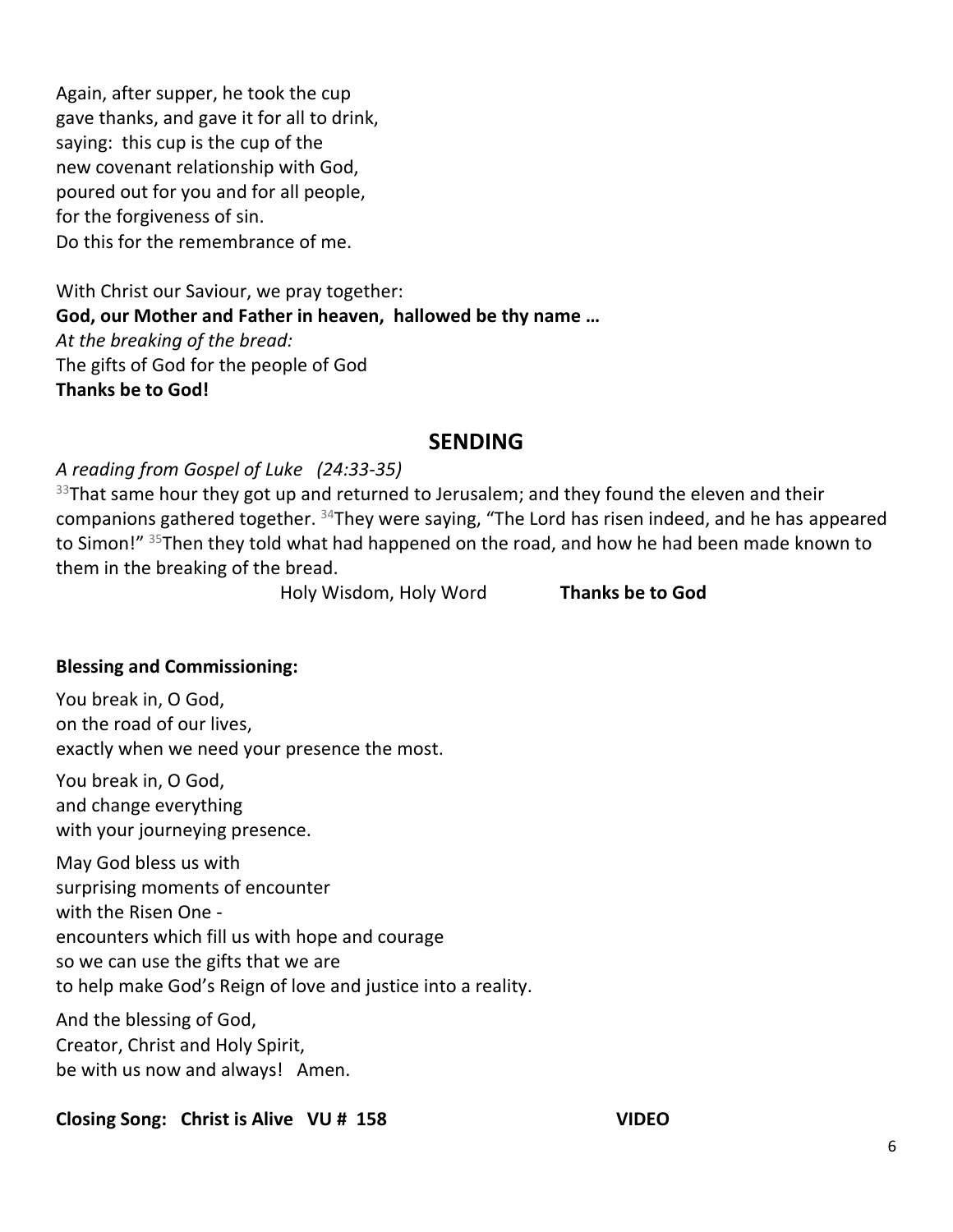Go now in peace. Never be afraid. God will go with you each hour of every day. Go now in faith, steadfast, strong and true. Know God will guide you in all you do. Go now in love, and show you believe. Reach out to others so all the world can see. God will be there watching from above. Go now in peace, in faith, and in love. Amen, Amen, Amen.

# *ANNOUNCEMENTS*

**Goodwood United Church:****This coming Thursday April 30th , is our next VIRUTAL SOUP LUNCH FUNDRAISER for the Uxbridge Loaves and Fishes Food Bank.** Stay home and enjoy making soup, and make a donation to the Uxbridge Loaves and Fishes Food Bank. See the flyer that Ann sent out, or our Facebook page, for details. And send Rev. Lionel photos of your delicious creations, or you can upload them yourself to Goodwood United Church's Facebook page.

**Goodwood United Church: Online Check-in: Tuesdays at noon, on Zoom.** Instead of our regular "Conversations about Life" Bible study, our group wanted to offer the congregation an opportunity to connect via Zoom for a social hour to connect and check in with each other. The link will be sent out early next week.

*Claremont United Church: Wednesdays @ 12:00 noon - Join us for a Zoom drop in meeting Everyone is invited to join us for these "virtual Brock Café" gatherings to connect with each other and check in with our congregational community. The link will be sent out at the beginning of each week for Wednesday's drop in.*